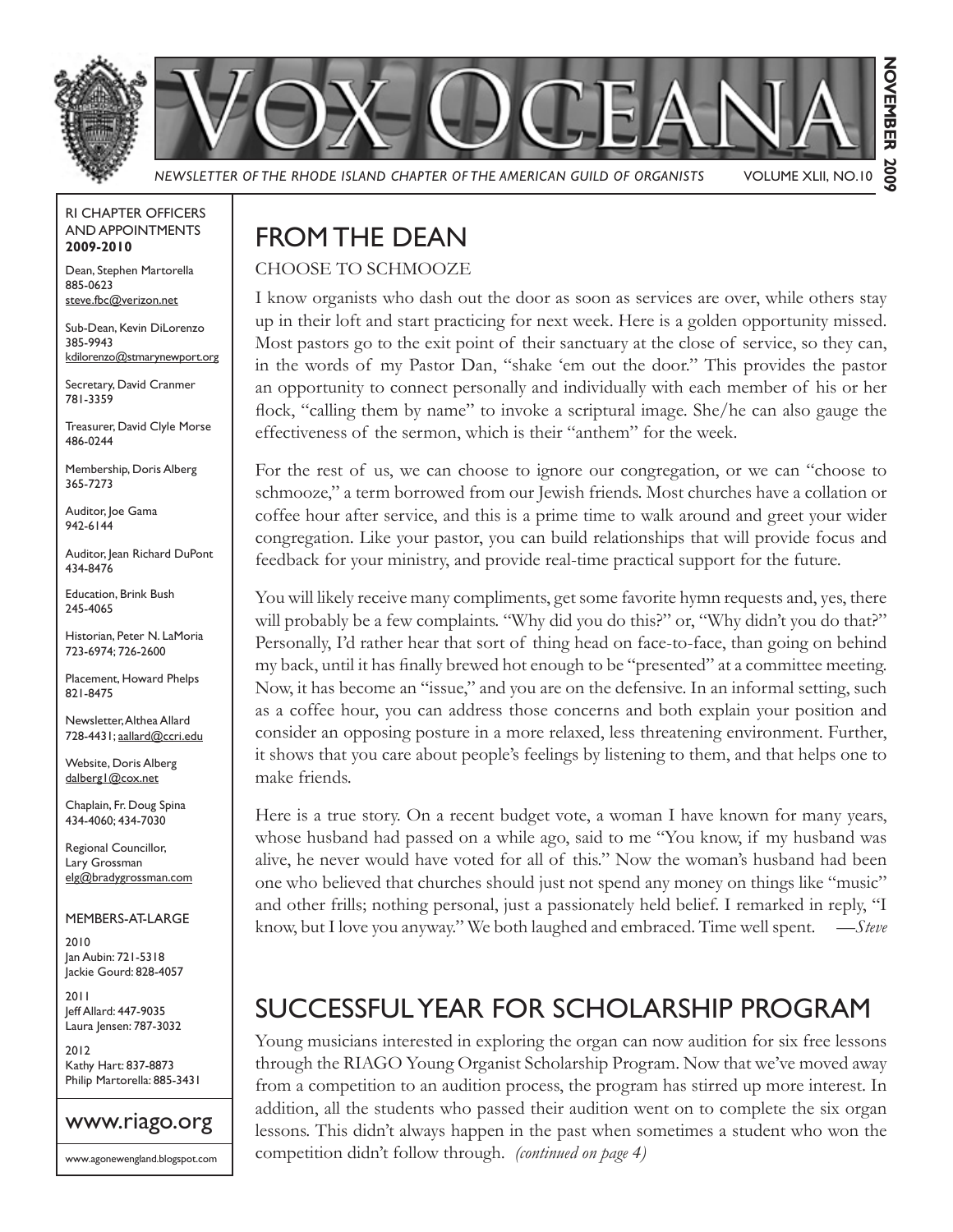### IN MEMORIAM

#### RUTH CAREW LAURENT 1927-2009

It is with deep sadness that we bid farewell to our sister organist Ruth Laurent, who served faithfully as organist and choir director for forty years at Community Church of Providence,



formerly Central Baptist Church before retiring in 2003, and also taught music at Wheeler School. She graduated from Brown University in 1948 and was Dean of this chapter in the early 1980's. Ruth received the Anna Fiore-Smith Award for "her excellence in leadership, dedication and vision" in 2004 and received a commission for a choral composition to celebrate our 50th year celebration which was performed by massed choirs at Grace Church in Providence. Ruth passed away at home on October 12 of this year. Her memorial service held at Community Church on October 20 expressed the joyful and uplifting celebration that was her life, and was filled with music.

Memorial Gifts may be made to St. Jude's Children's Hospital at http://www/stjude.org and follow links to "Donate in Memory or Honor".

### MUSIC OF RHODE ISLAND

The Rhode Island Pipes CD features Rhode Island organists playing noteworthy Rhode Island instruments. Only \$18.50! See performer and venue details online at www.riago.org. Contact Julie Tagen to order.

### MEMBERSHIP

All Membership booklets and cards have gone into the mail. If you have not received yours, please let me know and I'll mail it right out. Thanks to everyone for their continued membership and thanks especially to Brian and Heather Mattias at Potter Rathbun who again supported the printing of the booklet. Your contribution, Brian & Heather, is greatly appreciated. —*Doris*

## EVENTS

#### **Saturday, November 7:**

Newport Baroque presents **Audrey Cienniwa** playing the complete Bach Cello Suites at 3:30PM: Suites I, IV, V and at 7:30PM: Suites II, III, VI in the Hawes Room at Trinity Church, One Queen Anne Square, Newport. Each concert: \$25 General Admission (\$22.50 online); \$22.50 Students/Seniors/Military; \$10 Ages 6-18. Both concerts: \$30 General Admission (\$25 online).

#### **Saturday, November 7, 4:00 pm:**

Organ Recital in honor of organist **Priscilla Rigg**  (pictured) at St. Luke's Episcopal Church, Peirce St., East Greenwich. **Jason Roberts** will perform on the Karl Wilhelm Organ as part of the 175th anniversary of the church. The tracker organ was installed in 1989 by Mr. Wilhelm, who will be present at this concert.

Jason Roberts is Organist and Choirmaster at St. James's Episcopal Church in West Hartford, Connecticut. A graduate of Rice University and the Yale Institute of Sacred Music, he studied with Clyde Holloway and Martin Jean. Mr. Roberts is currently a Doctoral candidate at the Manhattan School of Music,



where he studies with McNeil Robinson. He has given recitals at the Brick Presbyterian Church in New York City, Trinity College in Hartford, and Mercer University in Mercer Georgia. He is winner of the 2005 Albert Schweitzer Organ Competition USA. Free. Reception follows. Handicap accessible. Ample parking.

### CORRECTION AND ADDITIONS

Make these changes to your Membership Booklet:

**Justin Kisch** is now at 3395 Pawtucket Ave. Apt.2, Riverside, RI 02915

ADD: **Barbara Pavao**, 283 Seaview Avenue, Swansea, MA 02777; 508-672-3904

**Christopher Souza**, 41 Truman Ave., Johnston, RI 02919; 231-5374

**Amy Zimmermann**, Brown University Box 5479, Providence, RI 02912; 301-529-0136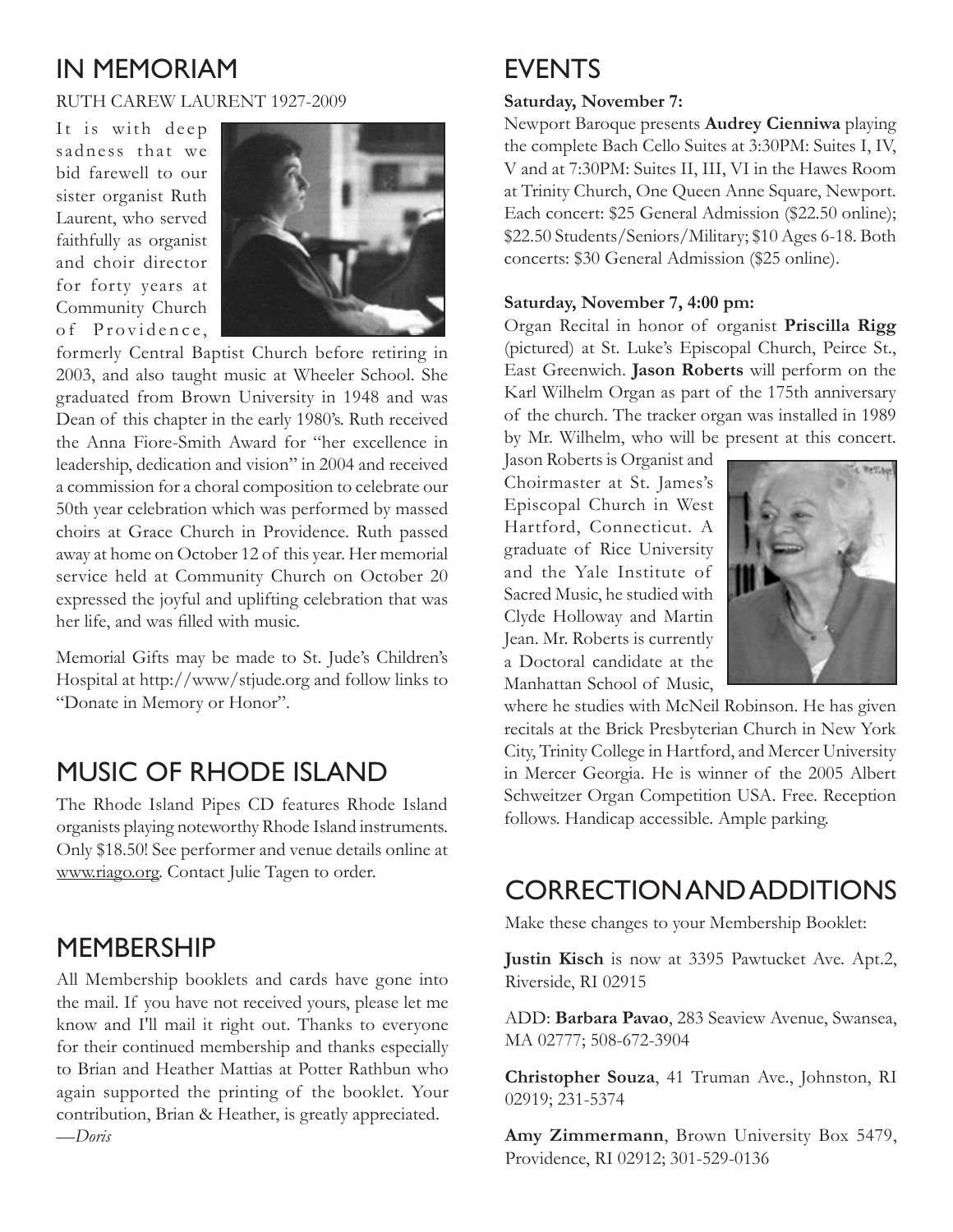# **2009 - 2010 New Organists Scholarship Application**

Six free introductory organ lessons

Open to piano students up through high school who are new to the organ Offered by the American Guild of Organists, Rhode Island Chapter

### **How to Apply for your Audition**

1) Write a short statement on why you want to learn to play the organ.

2) Ask your piano teacher to write a recommendation.

3) Fill out the application form below (make a copy to keep for yourself).

4) Send your statement, your teacher's recommendation, and your application, along with a \$5 application fee to: Nancy Nicholson, 90 12th St., Providence, RI 02906 (phone: 401 521-9097). Make your check payable to RIAGO. We will call you to schedule an audition. It will be informal, with your teacher attending, and will last about 45 minutes.

Note: If accepted into the New Organists Program, you must begin your organ lessons within 30 days of receiving the scholarship and complete them within 6 months. RIAGO will help students find an organ for their practice.

### **What to prepare for your Audition**

1) Two short piano solos in contrasting styles (memorization optional). We recommend one of the pieces be in Baroque style, preferably by J.S. Bach.

2) A technique sequence, for example, major scales, harmonic minor scales (at least two octaves, ascending and descending), various arpeggios, an etude.

3) A hymn or similar piece in hymn style (four-part writing).

4) Be ready to sight read a short piece.

| Applicant's Name: 1988 Manual Contract of the Manual Contract of the Manual Contract of the Manual Contract of the Manual Contract of the Manual Contract of the Manual Contract of the Manual Contract of the Manual Contract |                                                                                                                                                                                                                                |  |
|--------------------------------------------------------------------------------------------------------------------------------------------------------------------------------------------------------------------------------|--------------------------------------------------------------------------------------------------------------------------------------------------------------------------------------------------------------------------------|--|
|                                                                                                                                                                                                                                |                                                                                                                                                                                                                                |  |
|                                                                                                                                                                                                                                |                                                                                                                                                                                                                                |  |
| Telephone: E-mail: E-mail:                                                                                                                                                                                                     |                                                                                                                                                                                                                                |  |
|                                                                                                                                                                                                                                |                                                                                                                                                                                                                                |  |
| Number of years of piano study:                                                                                                                                                                                                |                                                                                                                                                                                                                                |  |
|                                                                                                                                                                                                                                |                                                                                                                                                                                                                                |  |
|                                                                                                                                                                                                                                |                                                                                                                                                                                                                                |  |
| Piano Solo #1                                                                                                                                                                                                                  |                                                                                                                                                                                                                                |  |
|                                                                                                                                                                                                                                | Title: The contract of the contract of the contract of the contract of the contract of the contract of the contract of the contract of the contract of the contract of the contract of the contract of the contract of the con |  |
|                                                                                                                                                                                                                                |                                                                                                                                                                                                                                |  |
| Piano Solo #2                                                                                                                                                                                                                  |                                                                                                                                                                                                                                |  |
|                                                                                                                                                                                                                                | Title: The contract of the contract of the contract of the contract of the contract of the contract of the contract of the contract of the contract of the contract of the contract of the contract of the contract of the con |  |
|                                                                                                                                                                                                                                |                                                                                                                                                                                                                                |  |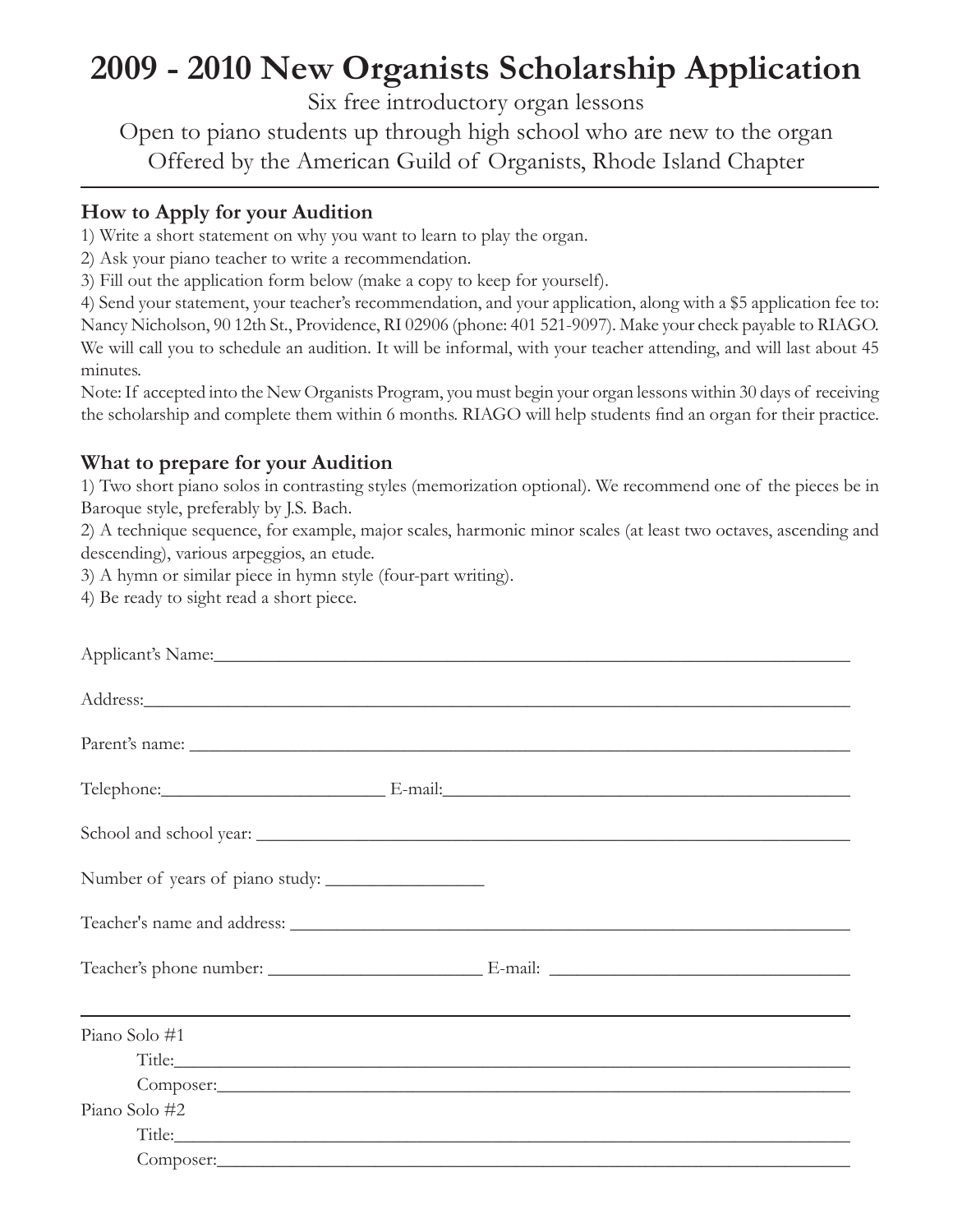### **SCHOLARSHIP** *(continued from front page)*

I urge every RIAGO member to contact any piano teachers you know to let them know about the Young Organist Scholarship Program. The more that organists and piano teachers talk to one another, the more piano students will be encouraged by their teachers to study the organ. This is a win-win situation for everyone organists, piano teachers and young people.

During the first year of the new audition-based scholarship program, four piano students received scholarships of six organ sessions.

A 10-year-old from Middletown, Gennifer Norman, studied with Julie Tagen. Gennifer was organ assistant to Ann Dolbashian at the Congregational Church in Middletown and had the opportunity to play organ during church services as part of her studies.

High school sophomore Sarah Lizotte, from Cranston, studied with Nancy Nicholson and used the organ at Church of the Ascension in Cranston to practice. She capped off her six organ lessons by assisting Nicholson during a church service at Ascension in late August. Sarah played the prelude, led the congregation in a hymn, and played a postlude by composer Martha Sobaje titled *Trumpet Tune*.

Seventh grader Will Atkinson, from Riverside, studied with David Morse. Coordinating with Geoffrey Greene made it possible for Will to practice in his own neighborhood on the organ at Newman Congregational Church. Will also enjoyed playing the huge Allen instrument at Mathewson Street United Methodist Church.

John Black, a 13-year-old from Barrington, studied with David Morse and practiced at Greenwood Community Church.

David Morse reports about his experience with John and Will. "Both these young people brought significant musical and keyboard skills to the organ. I have taught other students in our scholarship program before and noticed, once again, that people who have developed skills on the piano adapt quickly to the technique of playing an instrument that does not have a sustain pedal. Using organ and piano literature, they get pleasure from learning about the tonal possibilities of an organ when

orchestrating music with all kinds of stop combinations. Even though these students had a limited number of hours practicing on an organ, the span of weeks for completing the six sessions provided opportunity to understand how organists become adept at using hands and feet at the same time.

David continues, "These two young students reminded me of when I was just starting out playing the organ at age 12. I had put aside enough money to pay for five organ lessons and then I was on my own for several years before I had any more formal training. By listening to and watching others play the organ I learned a lot on my own, but it was those initial five lessons that got me started in the right direction. I hope our chapter will continue to offer these scholarships and that every member who can make an organ available for practice will consider becoming involved on that level."

For more information on the Young Organist Scholarship Program, contact me. Make copies of the application elsewhere in this newsletter as often as you need to. Let's keep this successful program going and growing!

*—Nancy Nicholson, Coordinator of the Young Organist Scholarship Program*

### PLACEMENT LISTING

*Contact Howard Phelps (821-8475) for more information.*

There are currently no placement listings.

#### **SUBMISSIONS**

Deadline: 20th of each month

- Submissions: Send Word or Text files to aallard@ccri.edu or to Althea Allard, 166 Suffolk Ave., Pawtucket, RI 02861.
- Advertising: Word doc, PDF (print ready), JPG (high resolution), TIFF, or EPS. All files should be grayscale at 300 dpi resolution. Email to camacphee@gmail.com.

#### ADVERTISING RATES

- 1/4-page ad (3.5"W x 5"H): \$18
- 1/8-page ad (3.5"W x 2.5"H): \$10
- Flyers you provide (for RIAGO members): \$10
- Make checks out to RIAGO and mail to Althea Allard by the 20th.